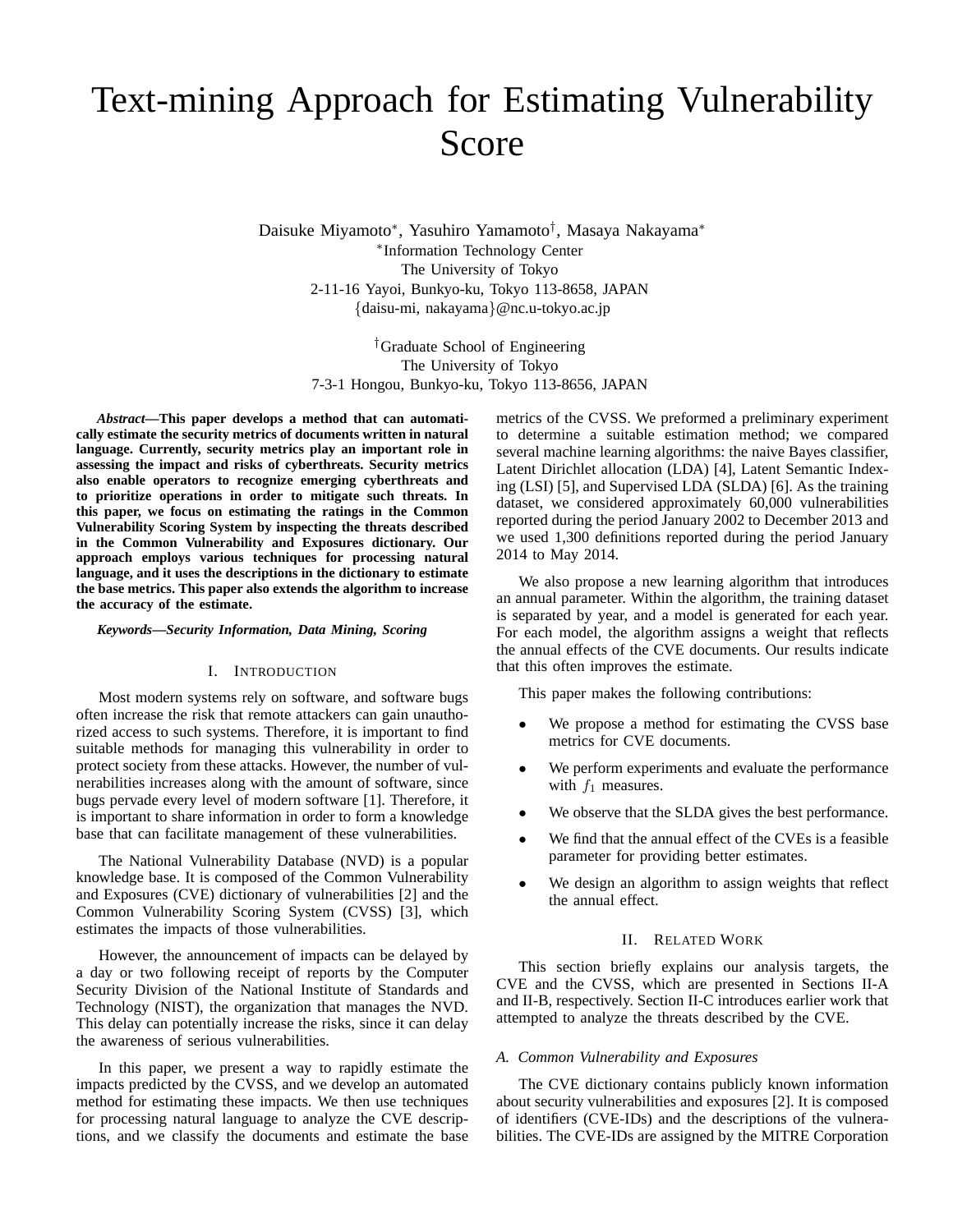TABLE I. AN EXAMPLE OF A CVE DESCRIPTION: CVE-2014-0001

<vuln:summary> Buffer overflow in client/mysql.cc in Oracle MySQL and MariaDB before 5.5.35 allows remote database servers to cause a denial of service (crash) and possibly execute arbitrary code via a long server version string. </vuln:summary>

TABLE II. AN EXAMPLE OF A CVSS DESCRIPTION: CVE-2014-0001

```
<cvss:score>7.5</cvss:score>
<cvss:access-vector>NETWORK</cvss:access-vector>
<cvss:access-complexity>LOW</cvss:access-complexity>
<cvss:authentication>NONE</cvss:authentication>
<cvss:confidentiality-impact>PARTIAL</cvss:confidentia
lity-impact>
<cvss:integrity-impact>PARTIAL</cvss:integrity-impact>
<cvss:availability-impact>PARTIAL</cvss:availability-i
mpact>
```
and the CVE Numbering Authorities [7]; there are currently more than 50,000 CVE-IDs.

In this paper, we regard the CVE descriptions as explanatory variables. Table I shows an example of a CVE that was reported in 2014.

## *B. Common Vulnerability Scoring System*

The CVSS provides an open framework for communicating the characteristics and impacts of information security vulnerabilities [3]. It was originally defined and commissioned by the National Infrastructure Advisory Council [8], and it is currently managed by the Forum of Incident Response and Security Teams [9], which seeks to promote and improve the framework.

According to the CVSS, there are three assessment criteria: the base, temporal, and environmental metrics. The base metrics represent the fundamental characteristics of a given vulnerability, and they are neither time dependent nor affected by the user's environment. The temporal metrics reflect the current characteristics of a vulnerability that changes over time. The environmental metrics reflect the characteristics of vulnerabilities that are specific to a user's environment, and they also reflect the potential collateral damage of the vulnerability and the security requirement.

In this paper, for the period 1999 to 2014, we were able to obtain the vulnerability score from the base metrics; however, we were not able to do so for the other metrics. Therefore, in this paper, we employ the base metrics as the objective variable. Table II shows an example of the base metrics. The vulnerability score ranges from 0.0 to 10.0; we consider the scores in the range 7.0 to 10.0 to be high, those in the range 4.0 to 6.9 to be medium, and those in the range 0.0 to 3.9 to be low. The following factors were used to calculate the base metrics.

- *•* Access Vector (AV) denotes the place where the vulnerability is accessed. This information is categorized as *LOCAL*, *ADJACENT NETWORK*, or *NETWORK*.
- *•* Access Complexity (AC) denotes the difficulty of the conditions required to exploit the vulnerability. This is categorized as *HIGH*, *MIDDLE*, or *LOW*.

| TABLE III. | PRELIMINARY ANALYSIS OF THE PERFORMANCE OF OUR |
|------------|------------------------------------------------|
|            | METHOD FOR ESTIMATING BASE METRICS             |

|     | Category                | #    | NBC   | <b>LSI</b> | LDA   | <b>SLDA</b> |
|-----|-------------------------|------|-------|------------|-------|-------------|
|     |                         |      |       |            |       |             |
|     | <b>LOCAL</b>            | 115  | 0.607 | 0.086      |       | 0.621       |
| AV  | <b>ADJACENT NETWORK</b> | 41   |       | 0.067      |       |             |
|     | NETWORK                 | 1158 | 0.962 | 0.609      | 0.981 | 0.962       |
|     | HIGH                    | 50   |       | 0.084      | 0.069 |             |
| AC. | <b>MEDIUM</b>           | 624  | 0.650 | 0.456      | 0.644 | 0.676       |
|     | <b>LOW</b>              | 640  | 0.715 | 0.124      | 0.009 | 0.718       |
|     | MULTIPLE INSTANCES      | 5    |       |            |       |             |
| AU  | SINGLE INSTANCE         | 239  | 0.371 |            |       | 0.451       |
|     | <b>NONE</b>             | 1070 | 0.920 | 0.868      | 0.893 | 0.925       |
|     | <b>NONE</b>             | 499  | 0.814 | 0.204      | 0.116 | 0.823       |
| A   | PARTIAL                 | 459  | 0.659 | 0.485      | 0.492 | 0.623       |
|     | <b>COMPLETE</b>         | 356  | 0.667 | 0.005      | 0.033 | 0.693       |
|     | <b>NONE</b>             | 480  | 0.755 | 0.041      | 0.555 | 0.792       |
| C   | PARTIAL.                | 565  | 0.742 | 0.573      | 0.266 | 0.708       |
|     | <b>COMPLETE</b>         | 269  | 0.570 | 0.007      | 0.065 | 0.624       |
|     | <b>NONE</b>             | 420  | 0.697 | 0.048      | 0.035 | 0.751       |
| Ī   | PARTIAL.                | 639  | 0.761 | 0.630      | 0.617 | 0.741       |
|     | <b>COMPLETE</b>         | 255  | 0.576 |            | 0.025 | 0.622       |

- *•* Authentication (AU) denotes the number of times that the attacker must authenticate in order to exploit the vulnerability. This is categorized as *MULTIPLE INSTANCES*, *SINGLE INSTANCE*, or *NONE*.
- *•* Availability (A) denotes the impact on the availability of a system when the system is attacked. This is categorized as *NONE*, *PARTIAL*, or *COMPLETE*.
- *•* Confidentiality (C) denotes the impact on the confidentiality of the data in a system when the system is attacked. This is categorized as *NONE*, *PARTIAL*, or *COMPLETE*.
- Integrity (I) denotes the impact on the integrity of a system when the system is attacked. This is categorized as *NONE*, *PARTIAL*, or *COMPLETE*.

# *C. Analysis of CVE*

Earlier analyses of CVEs focused on extracting topics from security vulnerability information. Neuhaus and Zimmerman [10] used CVEs published during the period 1999 to 2009 to analyze the trend of cyberthreats. They used the LDA [4] to classify the CVEs into 40 categories, such as cross-site scripting, SQL injection, and buffer overflows. Their results showed that by eliminating these vulnerabilities and by making PHP more secure, the majority of the CVEs were fixed.

To the best of our knowledge, no past study attempted to analyze the CVEs in order to assess the possible impact of a given vulnerability, and thus the CVSS score was not calculated.

## III. METHODOLOGY

In this paper, we decided to use the NVD [11] provided by the NIST. The NVD consists of the CVE-IDs and descriptions provided by MITRE [12] and the CVSS base metrics calculated by the NIST team.

When extracting the CVE descriptions, we used the Porter stemming algorithm [13] to remove the inflectional endings from words. The list of the stopwords used in the algorithm was available online [14].

We considered various methods to determine a suitable algorithm for the analysis. An earlier analysis of CVEs [10]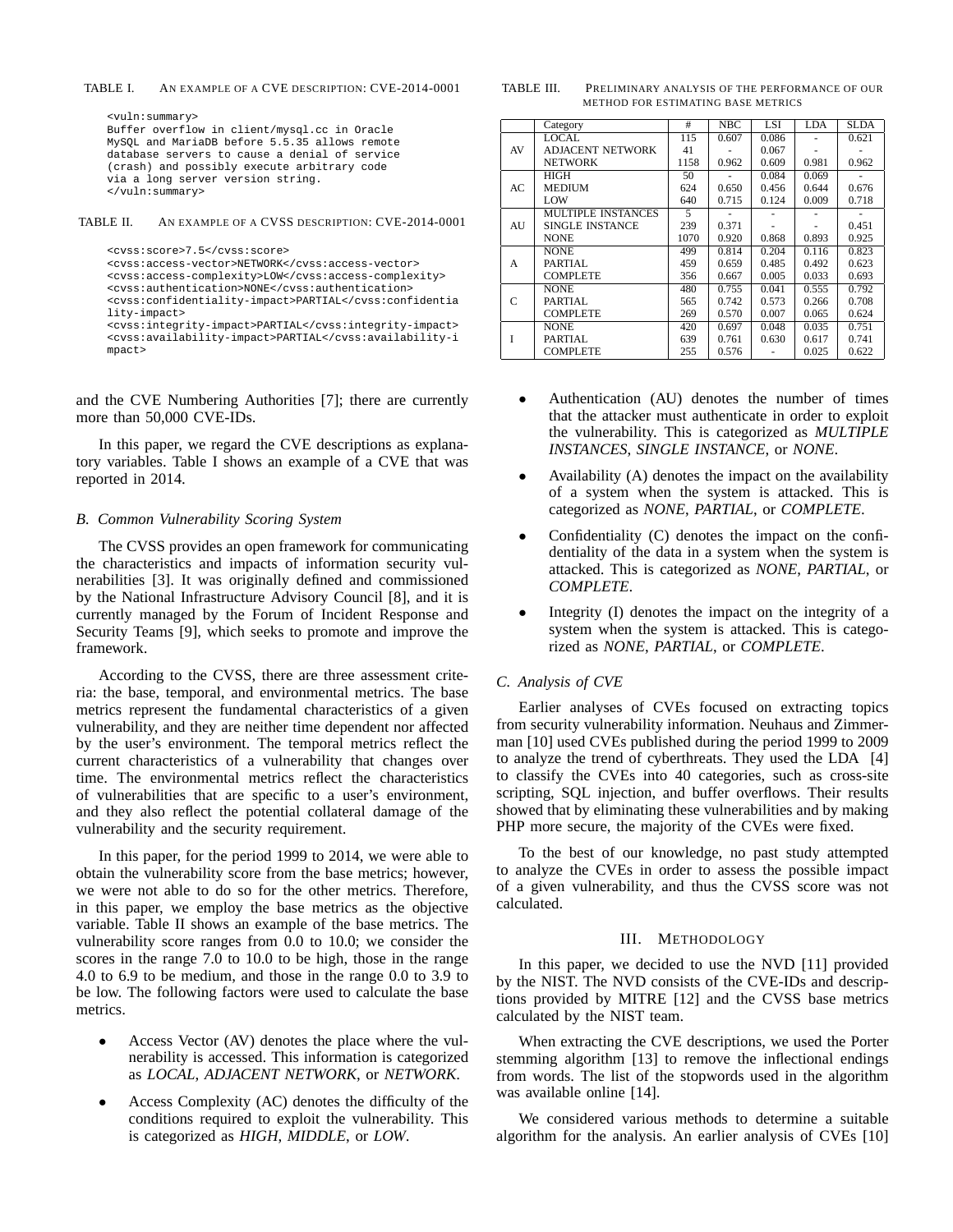showed that LDA [4] is a feasible method. LDA is a probabilistic model for extracting topics from a corpus of documents, and it uses dimensional reduction to determine the co-occurrence patterns of texts within the documents. The naive Bayes classifier (NBC), a common method for classifying texts, is also feasible. We attempted to use it with the multivariate Bernoulli model. For the dimension reduction, we also considered the LSI [5]. It should be noted that the NBC, LSI, and LDA each use unsupervised learning. We also considered using SLDA [6] to deal with the labeled documents. Since the NVD can be regarded as a set of labeled documents, we used SLDA to classify the vulnerability information along with the topics.

We then performed a preliminary evaluation with the aim of using text mining to estimate the impact score. For this evaluation, we used 10-fold cross-validation and determined the average performance. We used the  $f_1$  measure, which is defined as follows:

$$
f_1 measure = \frac{2 \cdot Recall \cdot Precision}{Recall + Precision}.\tag{1}
$$

The results are summarized in Table III, where the first column denotes the factors defined above. The second column gives the category of each factor, and the third shows the number of the test datasets that were found to belong to each category. The remaining columns denote the  $f_1$  measures for the NBC, LSI, LDA, and SLDA, respectively. The symbol *−* means that the  $f_1$  measure could not be calculated because both the recall and the precision were zero. The training data were a set of CVEs published during the period 2012 to 2013 (CVE-2012 to CVE-2013), and the test dataset was a set of CVEs published during the period January to May 2014 (CVE-2014).

In the preliminary evaluation, we observed that the SLDA usually performed better than the other algorithms. We note that the dimension reduction hindered both the LSI and the LDA. We tried to classify the CVEs as High, Medium, or Low without regard to genre, but we note that the topics estimated from an unsupervised model may correspond to genres, if that is the dominant structure in the corpus [6].

#### IV. ASSIGNMENT OF ANNUAL WEIGHTS FOR THE SLDA

In this section, we present our idea for a way to further improve the estimate of the vulnerability score. We consider a way to extent the SLDA algorithm by using the annual effect of the CVEs.

#### *A. Annual analysis for the SLDA*

Figure 1 summarizes the structure of the SLDA, where *d* denotes the documents, *n* denotes the identifier of the words, and *k* denotes the identifier of the topics. *D, N*, and *K* represent the number of the documents, words, and topics, respectively. Like the LDA, the SLDA assigns the label  $Y_d$  to a document; this is based on the topic  $Z_{d,n}$ , which is the topic for document *d* and word *n*, and the parameter  $n_{n,\sigma^2}$ . Note that  $\alpha$  and  $\beta$  are the Dirichlet parameters; the former denotes the per-document topic distribution and the latter denotes the per-topic word distribution.  $\theta_d$  is the topic distribution for the document *d*, and  $\phi_k$  is the word distribution for the topic *k*.



Fig. 1. Structure of the SLDA

TABLE IV. CONDITIONS FOR IDENTIFYING THE RELATIONSHIP BETWEEN THE ESTIMATION PERFORMANCE AND THE TEMPORAL DISTANCE

| #              | <b>Training Data</b> | <b>Testing Dataset</b> | #  | Training Data   | <b>Testing Dataset</b> |
|----------------|----------------------|------------------------|----|-----------------|------------------------|
|                | <b>CVE-2013</b>      | <b>CVE-2014</b>        | 13 | <b>CVE-2007</b> | <b>CVE-2008</b>        |
| $\overline{2}$ | <b>CVE-2012</b>      | <b>CVE-2014</b>        | 14 | <b>CVE-2006</b> | <b>CVE-2008</b>        |
| 3              | <b>CVE-2011</b>      | <b>CVE-2014</b>        | 15 | <b>CVE-2005</b> | <b>CVE-2008</b>        |
| $\overline{4}$ | <b>CVE-2010</b>      | <b>CVE-2014</b>        | 16 | <b>CVE-2004</b> | <b>CVE-2008</b>        |
| 5              | <b>CVE-2009</b>      | <b>CVE-2014</b>        | 17 | <b>CVE-2003</b> | <b>CVE-2008</b>        |
| 6              | <b>CVE-2008</b>      | <b>CVE-2014</b>        | 18 | <b>CVE-2002</b> | <b>CVE-2008</b>        |
| $\overline{7}$ | <b>CVE-2007</b>      | <b>CVE-2014</b>        | 19 | <b>CVE-2001</b> | <b>CVE-2008</b>        |
| 8              | CVE-2006             | <b>CVE-2014</b>        |    |                 |                        |
| 9              | CVE-2005             | <b>CVE-2014</b>        |    |                 |                        |
| 10             | <b>CVE-2004</b>      | CVE-2014               |    |                 |                        |
| 11             | <b>CVE-2003</b>      | CVE-2014               |    |                 |                        |
| 12             | <b>CVE-2002</b>      | <b>CVE-2014</b>        |    |                 |                        |
|                |                      |                        |    |                 |                        |

The SLDA requires two steps to predict the category. The first is the expectation step (E-step), which estimates the approximate posterior distribution for each document-response pair. The next is the maximization step (M-step), which uses the parameters calculated in the E-step to predict the label. The SLDA is estimated as follows:

$$
E\left[Y_d\|\omega_{1:N}, \alpha, \beta_{1:K}, \eta_d, \sigma^2\right] = \eta_d^T E\left[Z_{d,i:N}\|\omega_{1:N}\right].\tag{2}
$$



Fig. 2. Availability: Results for the relationship between the estimation performance and the temporal distance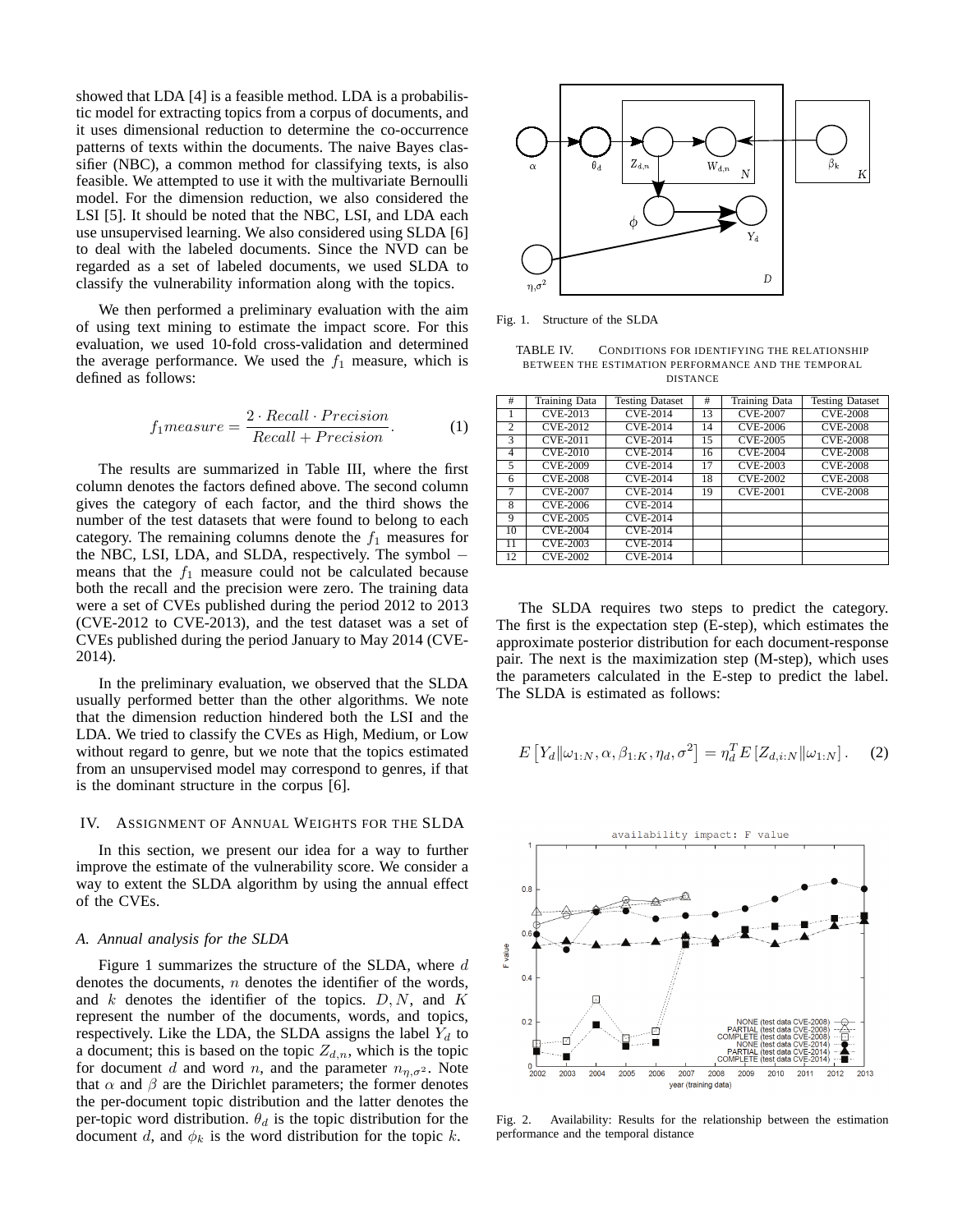|    | Category                  | #    | <b>SLDA</b> | (linear) | (sigmoid) |
|----|---------------------------|------|-------------|----------|-----------|
|    | LOCAL.                    | 115  | 0.649       | 0.663    | 0.637     |
| AV | <b>ADJACENT NETWORK</b>   | 41   |             |          |           |
|    | <b>NETWORK</b>            | 1158 | 0.964       | 0.960    | 0.960     |
|    | <b>HIGH</b>               | 50   |             |          |           |
| AC | <b>MEDIUM</b>             | 624  | 0.609       | 0.636    | 0.669     |
|    | <b>LOW</b>                | 640  | 0.731       | 0.769    | 0.765     |
|    | <b>MULTIPLE INSTANCES</b> | 5    |             |          |           |
| AU | SINGLE INSTANCE           | 239  | 0.622       | 0.303    | 0.506     |
|    | <b>NONE</b>               | 1070 | 0.940       | 0.914    | 0.931     |
|    | <b>NONE</b>               | 499  | 0.783       | 0.860    | 0.855     |
| A  | PARTIAL                   | 459  | 0.597       | 0.726    | 0.707     |
|    | <b>COMPLETE</b>           | 356  | 0.632       | 0.694    | 0.695     |
|    | <b>NONE</b>               | 480  | 0.781       | 0.794    | 0.798     |
| C  | PARTIAL                   | 565  | 0.701       | 0.761    | 0.742     |
|    | <b>COMPLETE</b>           | 269  | 0.562       | 0.653    | 0.634     |
|    | <b>NONE</b>               | 420  | 0.708       | 0.753    | 0.750     |
| Ī  | PARTIAL                   | 639  | 0.741       | 0.780    | 0.770     |
|    | <b>COMPLETE</b>           | 255  | 0.571       | 0.634    | 0.622     |

TABLE V. PERFORMANCE OF THE BASIC SLDA AND THE ANNUAL WEIGHT-ASSIGNMENT ALGORITHMS

We assumed that the estimate could be improved by assigning weights to the training dataset. A previous study [10] indicated that there might be a trend in the vulnerability information. Our key idea was to assign higher weights to more recently published CVEs.

To assess our hypothesis, we conducted a set of experiments for identifying the relationship between the accuracy of the estimate and the temporal distance. The experimental conditions are shown in Table IV, where each condition is assigned a number. For example, in Condition 1, we used CVE-2014 as the test data and CVE-2013 as the training data. We then used the SLDA to calculate the  $f_1$  measure.

The results are shown in Figure 2, where the black shapes are used for the CVE-2014 test data (Conditions #1- 12), and the white shapes are used for the CVE-2008 test data (Conditions #13-19). For clarification, we will focus our discussion on the performance of estimating the Availability. We classified the Availability of the CVEs as *NONE* (circles), *PARTIAL* (triangles), or *COMPLETE* (squares). We observed that the estimation performance was correlated with the temporal distance. The results for the other base metrics exhibited a similar trend, and hence, we considered the possibility that the estimation might be affected by the annual effect of the CVEs.

## *B. Annual weight assignment algorithms*

This section describes our weight-assignment algorithms for the temporal distance of the CVEs, based on the experiments described in Section IV-A.

Figure 3 presents the key differences when the weights are added to the structure of the SLDA. In the SLDA,  $\phi_d$  and  $\eta_d$  for document *d* are defined during the estimation. Our algorithms determines the parameters  $(\phi_d, \eta_d)$  and the annual effect of the CVEs. In addition, our algorithm incorporates the annual parameter  $\omega_d$  for  $(\phi_d, \eta_d)$ , and it then estimates the label.

The training data consisted of CVE-2002, *· · ·*, CVE-2013, and the test data were CVE-2014. We calculated twelve sets of the parameters  $(\phi_d, \eta_d)$ , and we used either a linear or a sigmoid function to assign weights for each parameter. The predicted value *Ypredicted* can be calculated as

$$
Y_{predicted} = \arg \max(evaluate d\_value(Y_d)), \qquad (3)
$$



Fig. 3. Assignments of weights for the SLDA

where  $evaluated\_value(Y_d)$ , where document  $d \in$  CVE-2014, can be calculated as

$$
evaluated\_value(Y_d) = \sum_{k=2002}^{2013} \eta_{d,k} \cdot \phi_{d,k} \cdot \omega_k. \tag{4}
$$

We calculated the annual parameter  $\omega_d$  for a linear function (Equation 5) and for a sigmoid function (Equation 6):

$$
\omega_k = \frac{(k - 2001)}{12} \tag{5}
$$

$$
\omega_k = \frac{1}{1 + e^{gain(-1 + 2(k - 2001)/k)}}\tag{6}
$$

where  $k \in (2002, \dots, 2013)$ . The results are summarized in Table V, where the first column lists the base metrics, the second column lists the category, the third lists the number of test datasets classified into that category, the fourth denotes the  $f_1$  measures for the SLDA, and the fifth and sixth columns list the performance obtained when an annual weight-assignment algorithm that is linear of sigmoid, respectively.

In many cases, our algorithms performed better than did the basic SLDA. Our algorithms gave better estimates of the Availability, Confidentiality, and Integrity. In the cases of Access Complexity and Access Vector, we observed that, in some categories, the SLDA performed better than our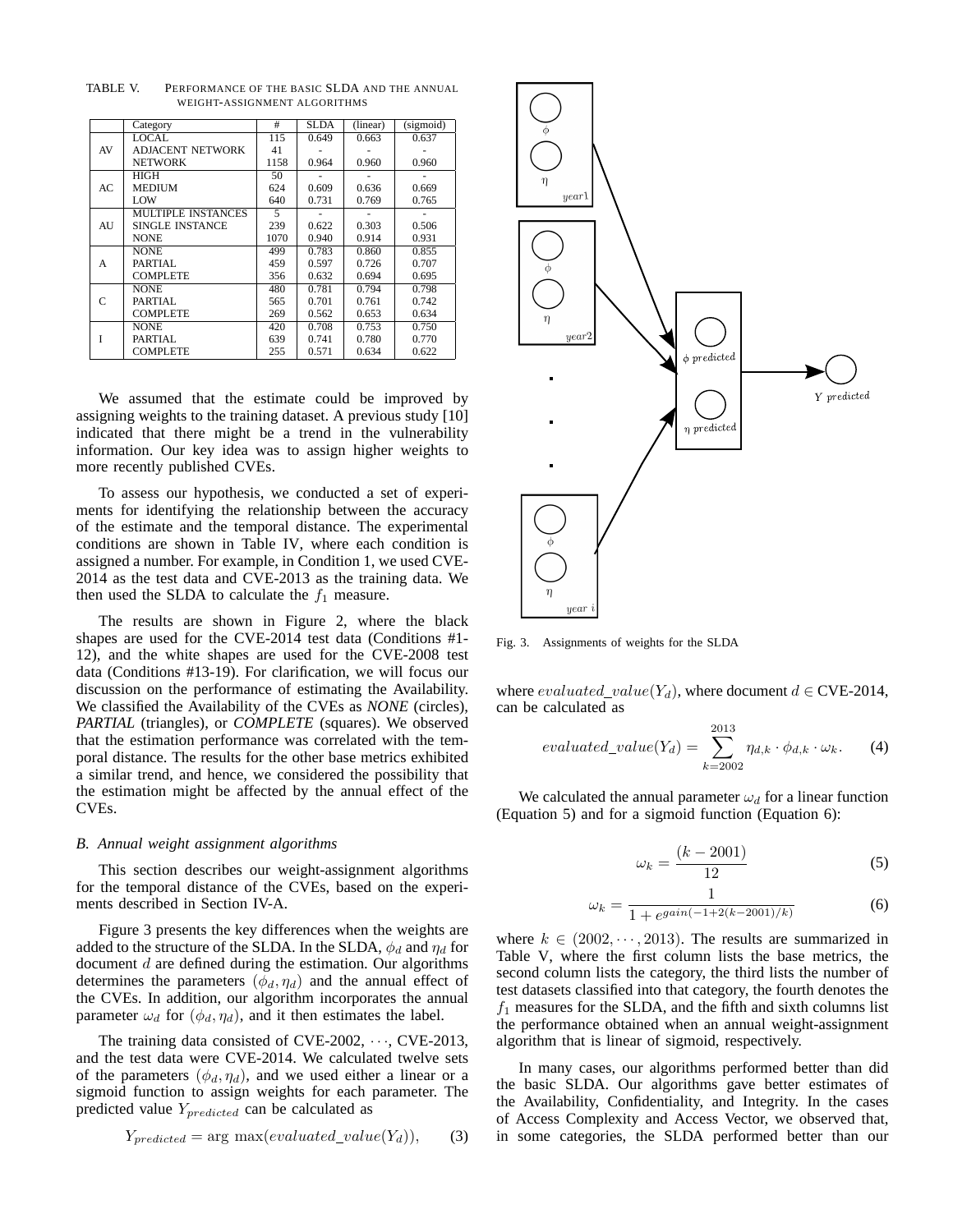|              | CWE id                    | 16   | $\overline{20}$ | $\overline{22}$ | 59   | 78   | 79   | 89   | 94   | 119  | 134  |
|--------------|---------------------------|------|-----------------|-----------------|------|------|------|------|------|------|------|
|              | <b>LOCAL</b>              | 0.18 | 0.12            | 0.02            | 0.90 | 0.05 | 0.00 | 0.00 | 0.02 | 0.07 | 0.12 |
| AV           | <b>ADJACENT NETWORK</b>   | 0.03 | 0.02            | 0.00            | 0.00 | 0.05 | 0.00 | 0.00 | 0.00 | 0.01 | 0.00 |
|              | <b>NETWORK</b>            | 0.78 | 0.86            | 0.98            | 0.10 | 0.89 | 1.00 | 1.00 | 0.98 | 0.92 | 0.88 |
|              | HIGH                      | 0.07 | 0.03            | 0.03            | 0.09 | 0.05 | 0.05 | 0.01 | 0.03 | 0.05 | 0.04 |
| AC           | <b>MEDIUM</b>             | 0.37 | 0.43            | 0.29            | 0.75 | 0.26 | 0.95 | 0.09 | 0.50 | 0.53 | 0.35 |
|              | LOW                       | 0.56 | 0.54            | 0.67            | 0.16 | 0.69 | 0.00 | 0.90 | 0.46 | 0.43 | 0.60 |
|              | <b>MULTIPLE INSTANCES</b> | 0.00 | 0.00            | 0.00            | 0.00 | 0.00 | 0.00 | 0.00 | 0.00 | 0.00 | 0.00 |
| AU           | <b>SINGLE INSTANCE</b>    | 0.07 | 0.10            | 0.10            | 0.02 | 0.30 | 0.10 | 0.07 | 0.07 | 0.04 | 0.06 |
|              | <b>NONE</b>               | 0.93 | 0.90            | 0.90            | 0.98 | 0.70 | 0.90 | 0.93 | 0.93 | 0.96 | 0.94 |
|              | <b>NONE</b>               | 0.40 | 0.20            | 0.48            | 0.15 | 0.01 | 1.00 | 0.00 | 0.04 | 0.01 | 0.01 |
| A            | <b>PARTIAL</b>            | 0.33 | 0.43            | 0.42            | 0.36 | 0.18 | 0.00 | 0.99 | 0.59 | 0.34 | 0.58 |
|              | <b>COMPLETE</b>           | 0.27 | 0.36            | 0.10            | 0.49 | 0.82 | 0.00 | 0.00 | 0.36 | 0.65 | 0.41 |
|              | <b>NONE</b>               | 0.33 | 0.49            | 0.09            | 0.38 | 0.03 | 0.99 | 0.00 | 0.04 | 0.15 | 0.20 |
| $\mathsf{C}$ | <b>PARTIAL</b>            | 0.45 | 0.28            | 0.76            | 0.18 | 0.18 | 0.00 | 0.99 | 0.59 | 0.24 | 0.42 |
|              | <b>COMPLETE</b>           | 0.23 | 0.23            | 0.15            | 0.44 | 0.80 | 0.00 | 0.00 | 0.36 | 0.61 | 0.37 |
|              | <b>NONE</b>               | 0.33 | 0.45            | 0.41            | 0.06 | 0.03 | 0.00 | 0.00 | 0.02 | 0.15 | 0.16 |
| <b>I</b>     | <b>PARTIAL</b>            | 0.47 | 0.33            | 0.49            | 0.45 | 0.18 | 1.00 | 0.99 | 0.62 | 0.24 | 0.47 |
|              | <b>COMPLETE</b>           | 0.21 | 0.22            | 0.10            | 0.50 | 0.79 | 0.00 | 0.00 | 0.36 | 0.61 | 0.37 |
|              | CWE id                    | 189  | 200             | 255             | 264  | 287  | 310  | 352  | 362  | 399  |      |
|              | <b>LOCAL</b>              | 0.12 | 0.17            | 0.24            | 0.27 | 0.05 | 0.09 | 0.00 | 0.64 | 0.12 |      |
| AV           | <b>ADJACENT NETWORK</b>   | 0.02 | 0.01            | 0.03            | 0.02 | 0.03 | 0.47 | 0.00 | 0.02 | 0.02 |      |
|              | <b>NETWORK</b>            | 0.86 | 0.81            | 0.73            | 0.71 | 0.92 | 0.44 | 1.00 | 0.34 | 0.86 |      |
|              | <b>HIGH</b>               | 0.03 | 0.03            | 0.03            | 0.04 | 0.04 | 0.04 | 0.03 | 0.26 | 0.02 |      |
| AC           | <b>MEDIUM</b>             | 0.48 | 0.26            | 0.22            | 0.30 | 0.28 | 0.67 | 0.95 | 0.52 | 0.35 |      |
|              | LOW                       | 0.49 | 0.71            | 0.75            | 0.66 | 0.69 | 0.30 | 0.02 | 0.22 | 0.63 |      |
|              | <b>MULTIPLE INSTANCES</b> | 0.00 | 0.00            | 0.00            | 0.00 | 0.00 | 0.00 | 0.00 | 0.00 | 0.00 |      |
| AU           | <b>SINGLE INSTANCE</b>    | 0.04 | 0.09            | 0.10            | 0.20 | 0.08 | 0.03 | 0.06 | 0.03 | 0.06 |      |
|              | <b>NONE</b>               | 0.96 | 0.91            | 0.90            | 0.80 | 0.92 | 0.97 | 0.94 | 0.97 | 0.94 |      |
|              | <b>NONE</b>               | 0.04 | 0.94            | 0.56            | 0.43 | 0.31 | 0.36 | 0.10 | 0.22 | 0.01 |      |
| A            | <b>PARTIAL</b>            | 0.47 | 0.04            | 0.21            | 0.31 | 0.48 | 0.58 | 0.88 | 0.23 | 0.49 |      |
|              | <b>COMPLETE</b>           | 0.49 | 0.02            | 0.23            | 0.26 | 0.20 | 0.06 | 0.02 | 0.55 | 0.50 |      |
| $\mathbf C$  | <b>NONE</b>               | 0.31 | 0.02            | 0.09            | 0.20 | 0.15 | 0.12 | 0.12 | 0.27 | 0.56 |      |
|              | <b>PARTIAL</b>            | 0.30 | 0.89            | 0.63            | 0.55 | 0.65 | 0.81 | 0.86 | 0.22 | 0.16 |      |
|              | <b>COMPLETE</b>           | 0.39 | 0.09            | 0.28            | 0.26 | 0.20 | 0.07 | 0.02 | 0.51 | 0.28 |      |
|              | <b>NONE</b>               | 0.32 | 0.93            | 0.47            | 0.27 | 0.19 | 0.27 | 0.00 | 0.39 | 0.58 |      |
| $\bf I$      | <b>PARTIAL</b>            | 0.29 | 0.05            | 0.30            | 0.48 | 0.63 | 0.68 | 0.98 | 0.21 | 0.15 |      |
|              | <b>COMPLETE</b>           | 0.39 | 0.01            | 0.23            | 0.25 | 0.19 | 0.05 | 0.02 | 0.40 | 0.27 |      |

TABLE VI. CWE AND CVSS BASE METRICS

| TABLE VII. | PRELIMINARY PERFORMANCE ANALYSIS FOR THE |
|------------|------------------------------------------|
|            | TWO-STEP ESTIMATION METHOD               |

|               | Category                  | #    | Two-Step |
|---------------|---------------------------|------|----------|
|               | LOCAL.                    | 115  | 0.336    |
| AV            | <b>ADJACENT NETWORK</b>   | 41   | 0.020    |
|               | <b>NETWORK</b>            | 1158 | 0.874    |
|               | <b>HIGH</b>               | 50   | 0.086    |
| AC            | <b>MEDIUM</b>             | 624  | 0.404    |
|               | LOW                       | 640  | 0.103    |
|               | <b>MULTIPLE INSTANCES</b> | 5    | 0.000    |
| AU            | SINGLE INSTANCE           | 239  | 0.449    |
|               | <b>NONE</b>               | 1070 | 0.924    |
|               | <b>NONE</b>               | 499  | 0.618    |
| A             | PARTIAL.                  | 459  | 0.459    |
|               | <b>COMPLETE</b>           | 356  | 0.495    |
|               | <b>NONE</b>               | 480  | 0.523    |
| $\mathcal{C}$ | PARTIAL.                  | 565  | 0.601    |
|               | <b>COMPLETE</b>           | 269  | 0.523    |
|               | <b>NONE</b>               | 420  | 0.591    |
| Ĭ             | PARTIAL.                  | 639  | 0.602    |
|               | <b>COMPLETE</b>           | 255  | 0.474    |

algorithms, and it did so in all categories in the case of Authentication. However, of the 18 categories, in 13 cases, our algorithm with the linear function performed better than the SLDA, and in 12 cases, this was true of our algorithm with the sigmoid function. Hence, we believe that our algorithms can improve the estimation performance.

# V. DISCUSSION

## *A. Towards an accurate estimation*

In this study, we have searched for a method to more accurately predict the CVSS metrics. As shown in Section IV, we employed a weight assignment based on the year of the CVEs. This section explains some potential approaches to improving the accuracy.

Besides the CVSS and CVE, Common Weakness Enumeration (CWE) [15] hints at ways to assess the impact of the vulnerability. Table VI shows the relationship between the CWE identifier and the CVSS base metrics; the number denotes the percentile of the distribution. Consider a vulnerability categorized as CWE-ID = 89 (SQL Injection). In almost all cases, the base metrics could be guesstimated accurately: Attack Vector is *NETWORK*, Access Complexity is *LOW*, Authentication is *NONE*, and the Availability, Confidentiality, and Integrity impacts are *PARTIAL*, *PARTIAL*, and *PARTIAL*, respectively. The cases of  $CWE-ID = 79$  (Cross-Site Scripting) and CWE-ID = 352 (Cross-Site Request Forgeries) are similar.

From the above observation, we considered that if a CWE-ID were assigned to the vulnerability information, it might be possible to improve the accuracy. We also speculated that it might be possible to create a two-step method that estimates the CWE-ID from the description and then use this to estimate the CVSS base metrics. The resulting  $f_1$  measures are shown in Table VII. Compared to the SLDA, we observed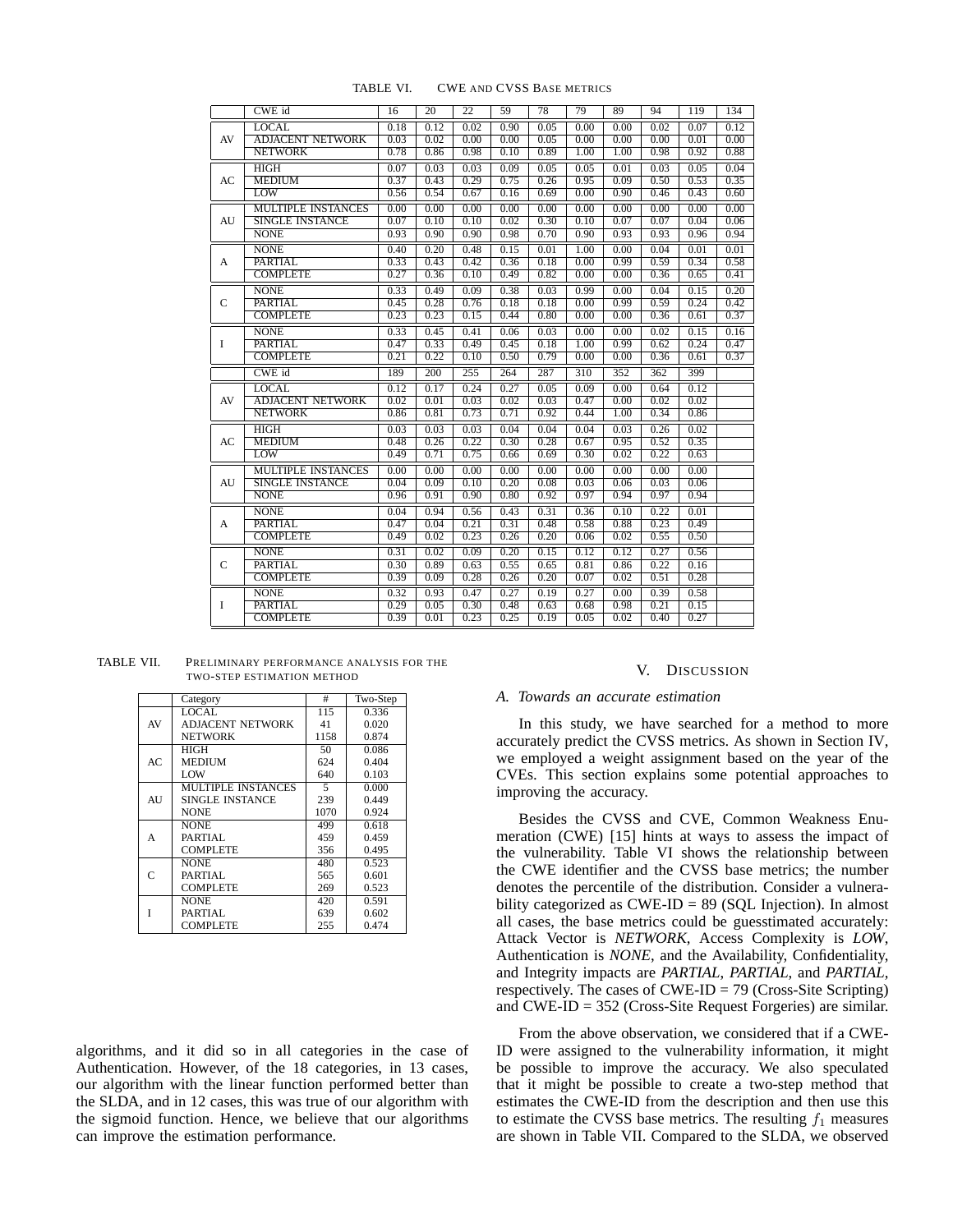an improved performance for the CVE documents for which the Availability was *HIGH* and the Access Complexity was *ADJACENT NETWORK*. Unfortunately, the SLDA performed better than the two-step method in the other cases. As an area of future work, we want to find a way to predict a particular CWE.

# *B. Behind the annual effect of the CVE*

This section considers the background of the assumption that there was a correlation between estimation performance and temporal distance.

According to a report by the SANS institute [16], the serious cyberthreats reported in the first decade of the 2000s targeted operating systems and their default installed services. For example, CVE-2001-0500 described the vulnerability in a Web service for Windows that allows remote attackers to penetrate, i.e., the CodeRed worms [17]. CVE-2002-0649 describes the Slammer worm [18], which exploits Microsoft's SQL services; CVE-2003-0352 describes the Blaster worm [19], which exploits Microsoft's RPC services; and CVE-2003- 0533 describes the Sasser worm [20], which exploits the Active Directory service; all of these targets are part of Microsoft Windows operating systems. In addition, CVE-2002- 0392 describes the Scalper worm, which exploits an Apache web service; CVE-2001-0011 describes the Lion worm, which exploits a BIND DNS service; and CVE-2002-1337 describes a vulnerability in the Sendmail email services. The modus operandi for all of these attacks was a buffer overflow, in which the data stored in the stack area of the computer are overwritten. These data are not only read/write-able, but also executable. If these attacks are successful, the attacker can run an arbitrary program on the host computer. In order to mitigate the risks of a buffer overflow, source code validation tools [21], [22], compilers [23], [24], and CPU supports, such as eXecute Disable/No eXecute, have been developed.

Instead of operating systems and their default installed services, web browsers and applications became the primary target during the middle of the first decade of the 21st century. In 2007, the most critical vulnerability in a client computer was ActiveX, the browser extension of Microsoft's Internet Explorer. According to a report by AV-test [25], attackers tended to target Java, Adobe Flash, and PDF, all of which were available as browser extensions. The modus operandi for these attacks was heap spraying, rather than buffer overflows. In addition to client computers, host computers also suffered attacks, primarily SQL injection, script injection (cross-site scripting), and OS command injection.

We concluded that the threats vary by decade. In order to better estimate the performance for CVE-2014, it can be assumed that it is better to train using CVE-2013 than to train using CVE-2002. Therefore, an annual weighting might be feasible in terms of both cybersecurity and statistics.

## VI. CONCLUSION

This paper attempted to use CVE documents to estimate the impact of vulnerability information. Our motivation is that an automated assessment of the impacts would facilitate vulnerability management by helping notify security operators of severe threats and helping them prioritize their response.

We postulated that an automated risk assessment based on vulnerability documents written in natural language could be of great assistance to these operators.

Our analysis was based on machine learning techniques, and we found that there was a correlation between the estimation performance and temporal distance of the CVE documents. That is, when estimating the impact of a CVE reported in 2014, knowledge of a CVE reported in 2013 is likely to be more meaningful than a CVE reported in 2002. In short, there was an annual effect both from statistical and cybersecurity points of view.

We therefore proposed an algorithm to assign an annual weight within the SLDA algorithm. In this paper, we introduced both linear and sigmoid functions for the weight assignment, and we showed that these could improve the estimation performance. In 13 of the 18 categories, our algorithm with the linear function performed better than the SLDA, and in 12 cases, our algorithm with the sigmoid function gave the better performance.

The remaining issue is to estimate the impact of a completely novel vulnerability. Since attackers also develop new methodologies to exploit software, this risk cannot be ignored. For such new attacks, our analysis, which is based on machine learning, would not work efficiently; it may be necessary to include the expert knowledge of experienced security operators. Our methodologies will mitigate the effects of cyberthreats by reinforcing operators' decisions and providing better estimations of the vulnerabilities.

## ACKNOWLEDGMENTS

This research was supported by the Strategic International Collaborative R&D Promotion Project of the Ministry of Internal Affairs and Communication, Japan, and by the European Union Seventh Framework Programme (FP7/2007-2013) under grant agreement No. 608533 (NECOMA). The opinions expressed in this paper are those of the authors and do not necessarily reflect the views of the Ministry of Internal Affairs and Communications, Japan, or of the European Commission.

#### **REFERENCES**

- [1] D. A. Ramos and D. Engler, "Under-Constrained Symbolic Execution: Correctness Checking for Real Code," in *Proceedings of the 24th USENIX Security Symposium*, August 2015, pp. 49–63.
- [2] MITRE Corporation, "Common Vulnerability and Exposure," Available at: https://cve.mitre.org.
- [3] P. Mell, K. Scarfone, and S. Romanosky, "A Complete Guide to the Common Vulnerability Scoring System Version 2.0," Available at: https: //www.first.org/cvss/cvss-guide, June 2007.
- [4] D. M. Blei, A. Y. Ng, and M. I. Jordan, "Latent Dirichlet Allocation," *Journal of Machine Learning Research*, vol. 3, no. 5, pp. 993–1022, 2003.
- [5] S. Deerwester, S. T. Dumais, and R. Harshman, "Indexing by Latent Semantic Analysis," *Journal of The American Society for Information Science*, vol. 41, no. 6, pp. 391–407, 1990.
- [6] D. M. Blei and J. D. McAuliffe, "Supervised topic models," in *Proceedings of the 21st Annual Conference on Neural Information Processing System*, December 2007, pp. 121–128.
- [7] CNA, "CVE Numbering Authorities," Available at: https://cve.mitre. org/cve/cna.html.
- [8] The Department of Homeland Security, "National Infrastructure Advisory Council," Available at: http://www.dhs.gov/ national-infrastructure-advisory-counci.